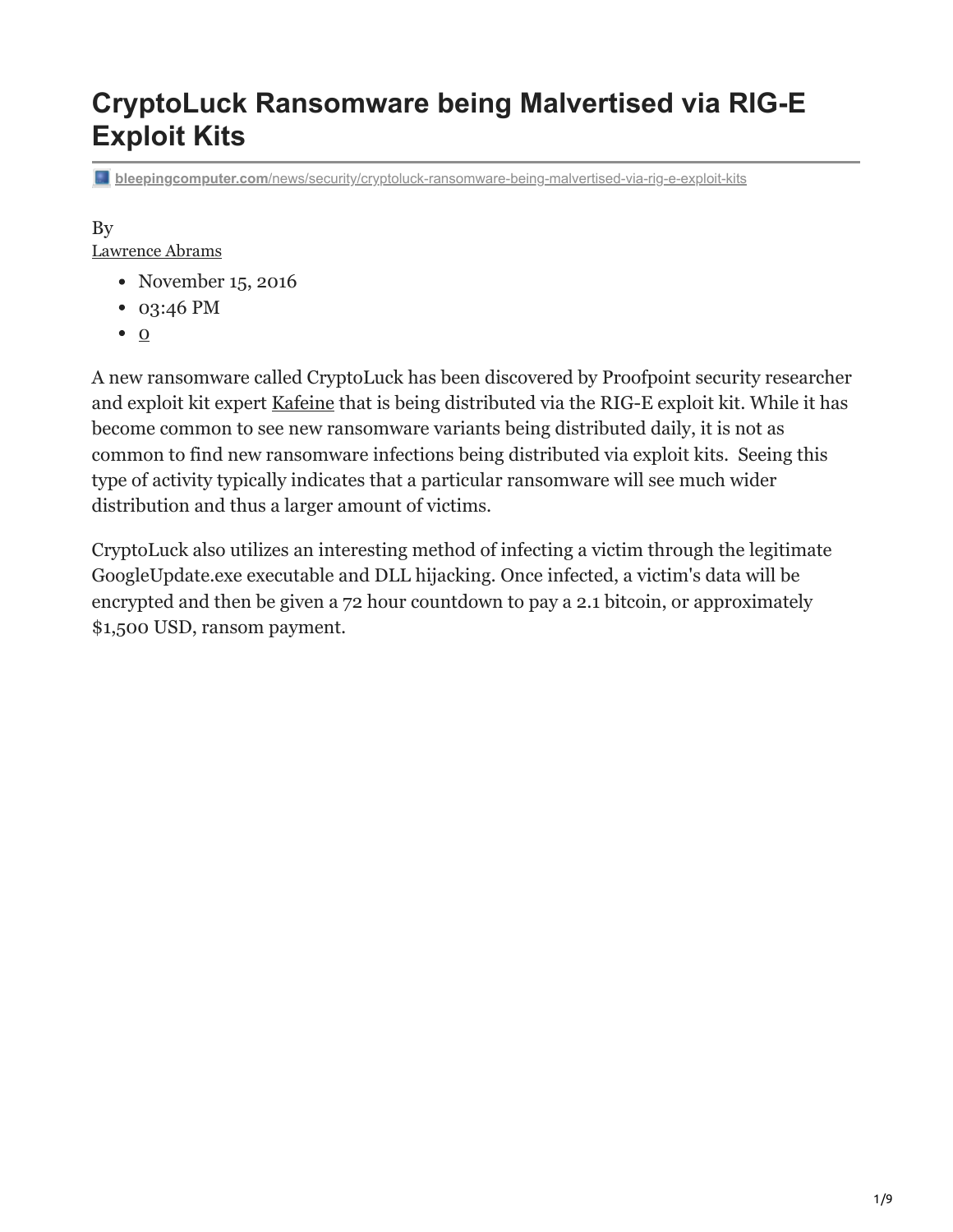| Warning!                                               | <del>o</del> 10<br>$\Sigma$ 3                                                                                                                                                                                                                                  |
|--------------------------------------------------------|----------------------------------------------------------------------------------------------------------------------------------------------------------------------------------------------------------------------------------------------------------------|
|                                                        | <b>YOUR PERSONAL FILES ARE ENCRYPTED!</b>                                                                                                                                                                                                                      |
|                                                        | Your important files encryption produced on this computer: photos, videos,<br>documents, etc. Here is a complete list of encrypted files, and you can personally<br>verify this.                                                                               |
|                                                        | Encryption was produced using a unique public key RSA-2048 generated for this<br>computer. To decrypt files you need to obtain the private key.                                                                                                                |
| Private key will be destroyed on                       | The single copy of the private key, which will allow you to decrypt the files,<br>located on a server on the Internet. The server will destroy the key after a time<br>specified in this window. After that, nobody and newer will be able to restore<br>files |
| 11/18/2016<br>10:02 AM                                 | To obtain the private key for this computer, which will automatically decrypting<br>files, you need to pay a certain amount for our labor.                                                                                                                     |
| Time left                                              | ANY ATTEMPT TO REMOVE OR DAMAGE THIS SOFTWARE WILL LEAD TO THE<br>IMMEDIATE DESTRUCTION OF THE PRIVATE KEY BY SERVER!                                                                                                                                          |
| 71:37:47                                               | Click "Next" for continue.                                                                                                                                                                                                                                     |
| Any questions? Contact to support:<br>YAFUNN@YAHOO.COM |                                                                                                                                                                                                                                                                |
| Show files                                             | Next<br>$<<$ Back                                                                                                                                                                                                                                              |

**CryptoLuck**

## **CryptoLuck distributed via Exploit kits after Redirection from Compromised Websites and Malvertising Chains**

According to Kafeine, CryptoLuck has been spotted being distributed via the RIG-E (Empire) exploit kit through malvertising. While Kafeine only specifically saw this sample through advertising in the Adult web site space, he said there is a good possibility of it also being distributed through other sources such as compromised sites.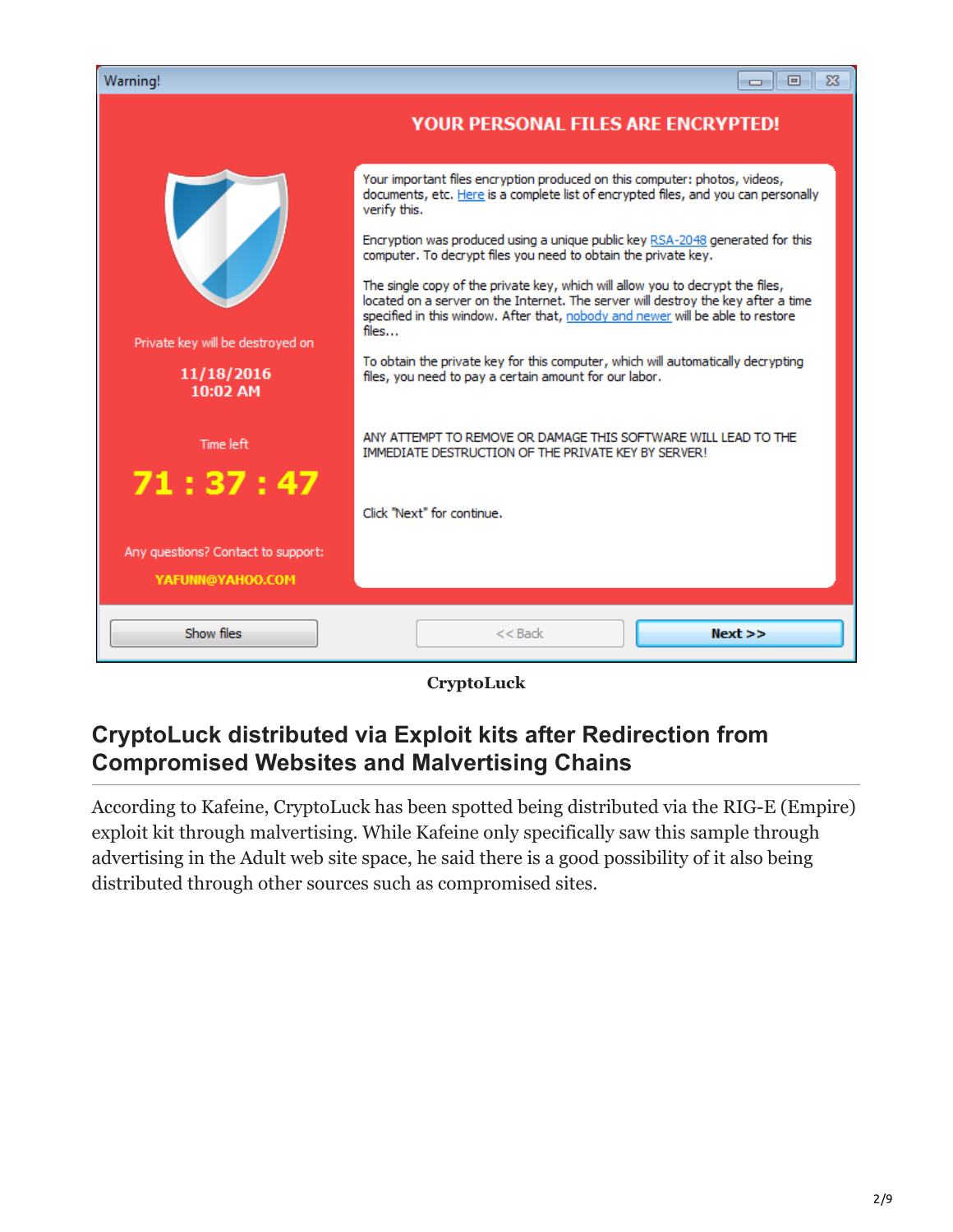

**RIG-E Exploit Kit installing CryptoLuck Source: Kafeine**

## **CryptoLuck installed via bundled Googleupdate.exe and DLL Hijacking**

An interesting feature of CryptoLuck is that it uses a legitimate and code signed program from Google called GoogleUpdate.exe and DLL hijacking to install the ransomware. To understand how this works, we need to take a look at how the ransomware is installed.

This ransomware is distributed using a RAR SFX file that includes the crp.cfg, GoogleUpdate.exe, and goopdate.dll files. The SFX file also contains instructions that when it is executed it will extract these files into the %AppData%\76ff folder and then silently execute the GoogleUpdate.exe program.

| yafunlocker.exe - WinRAR (evaluation copy) |                     |                     |                                                                    |                                               |              | $\begin{array}{c c c c c c} \hline \multicolumn{3}{c }{\mathbf{C}} & \multicolumn{3}{c }{\mathbf{S}} & \multicolumn{3}{c }{\mathbf{X}} \end{array}$ |  |
|--------------------------------------------|---------------------|---------------------|--------------------------------------------------------------------|-----------------------------------------------|--------------|-----------------------------------------------------------------------------------------------------------------------------------------------------|--|
| File Commands                              | Tools<br>Favorites  | <b>Options</b>      | $He$ lp                                                            |                                               |              |                                                                                                                                                     |  |
| 43<br>Add<br><b>Extract To</b>             | View<br><b>Test</b> | <b>SR</b><br>Delete | <b>AA</b><br>Find<br>Wizard                                        | <b>REA</b><br><u>(ת)</u><br>Info<br>VirusScan | Comment      | 660<br><b>SFX</b><br>Protect                                                                                                                        |  |
| œ                                          |                     |                     | vafunlocker.exe - SFX RAR 5.0 archive, unpacked size 250,346 bytes |                                               |              |                                                                                                                                                     |  |
| ×.<br>Name                                 | <b>Size</b>         | Packed Type         |                                                                    | Modified                                      | <b>CRC32</b> | ; The comment below contains SFX script commands                                                                                                    |  |
|                                            |                     |                     | <b>Local Disk</b>                                                  |                                               |              | Path=%appdata%/76ff                                                                                                                                 |  |
| crp.cfg                                    | 1,698               | 1,698               | <b>CFG File</b>                                                    | 11/13/2016 3:0                                | D81E100D     | Setup=GoogleUpdate.exe                                                                                                                              |  |
| GoogleUpdate.exe                           | 154,440             | 54,431              | Application                                                        | 5/22/2016 6:29                                | 60EB7266     | Silent=1                                                                                                                                            |  |
| o qoopdate.dll                             | 94,208              | 66,158              | Application extens                                                 | 11/12/2016 7:3                                | 354E2D15     | Overwrite=2                                                                                                                                         |  |
|                                            |                     |                     |                                                                    |                                               |              |                                                                                                                                                     |  |
| $\Box$<br>Total 250,346 bytes in 3 files   |                     |                     |                                                                    |                                               |              |                                                                                                                                                     |  |

**CryptoLuck RAR SFX File**

The GoogleUpdate.exe is a legitimate Google program that is signed by Google as shown below.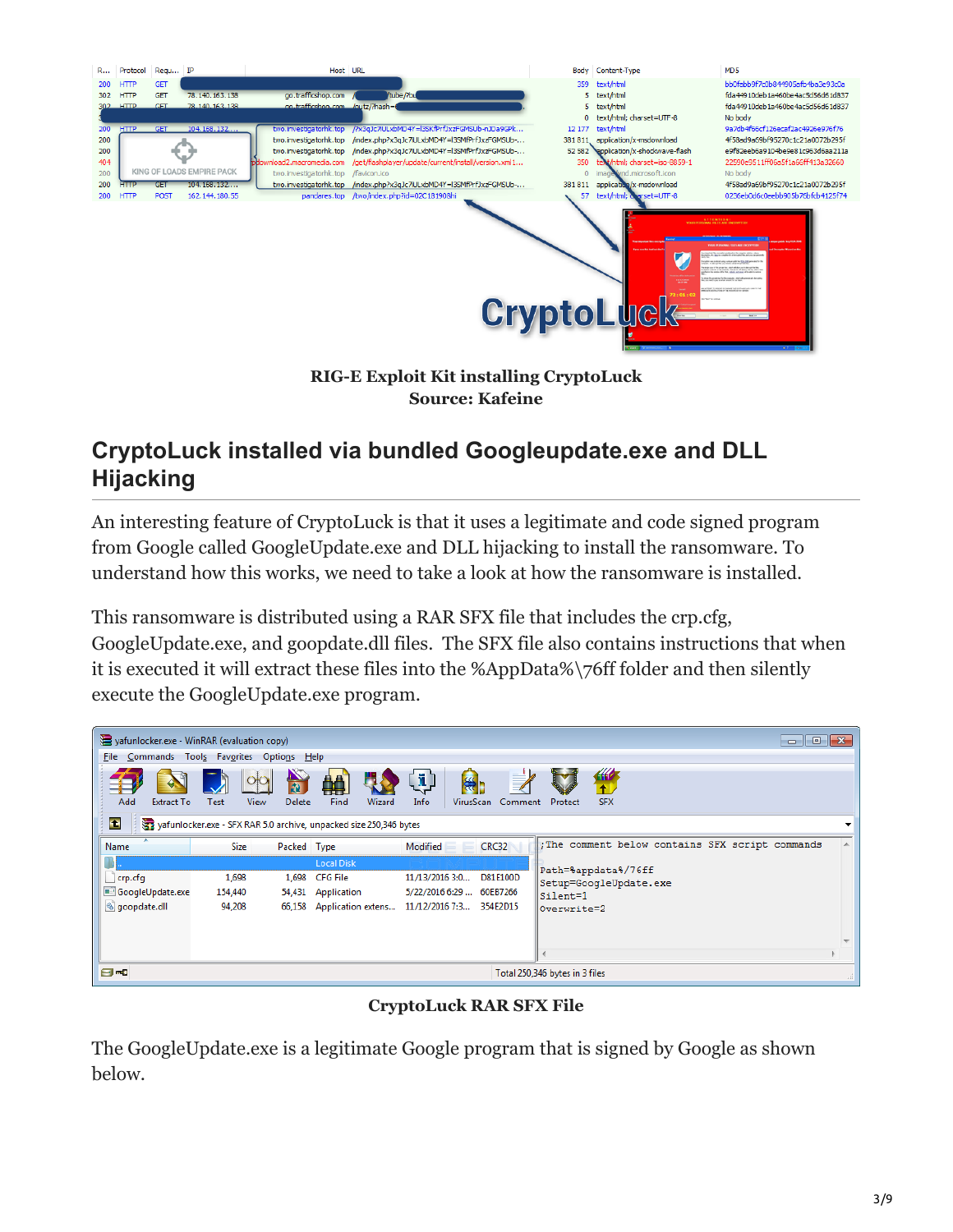| GoogleUpdate.exe Properties<br>× |                  |                           |  |  |  |
|----------------------------------|------------------|---------------------------|--|--|--|
| Security                         | <b>Details</b>   | Previous Versions         |  |  |  |
| General                          | Compatibility    | <b>Digital Signatures</b> |  |  |  |
| Signature list                   |                  |                           |  |  |  |
| Name of signer:                  | Digest algorithm | Timestamp                 |  |  |  |
| Google Inc                       | sha1             | Friday, January 08, 20    |  |  |  |
| Google Inc                       | sha256           | Friday, January 08, 20    |  |  |  |
|                                  |                  |                           |  |  |  |
|                                  |                  | Details                   |  |  |  |
|                                  |                  |                           |  |  |  |
|                                  |                  |                           |  |  |  |
|                                  |                  |                           |  |  |  |
|                                  |                  |                           |  |  |  |
|                                  |                  |                           |  |  |  |
|                                  |                  |                           |  |  |  |
|                                  |                  |                           |  |  |  |
|                                  |                  |                           |  |  |  |
|                                  | OK               | Cancel<br>Apply           |  |  |  |
|                                  |                  |                           |  |  |  |

**Signed Google Executable**

When the GoogleUpdate.exe program is run, it will look for a DLL file called goopdate.dll file and load it. The problem is that it will first look for this file in the same folder that the GoogleUpdate.exe resides in. This allows a malware developer to create their own malicious goopdate.dll file and have it loaded by GoogleUpdate.

This is the case with the CryptoLuck developer, who had put all of the ransomware related code into their own malicious goopdate.dll file. Then when the legitimate GoogleUpdate.exe file is executed it loads the malicious DLL rather than the legitimate one normally used by Google.

## **How CryptoLuck Encrypts your Files**

When CryptoLuck infects a computer it will first check to see if it is being run within a virtual machine, and if it is, the process will terminate. Otherwise, it will scan the computer, its mounted drives, and unmapped network shares for files that contain certain file extensions. According to [Fabian Wosar](https://twitter.com/fwosar) of Emsisoft, when it detects a targeted file it will generate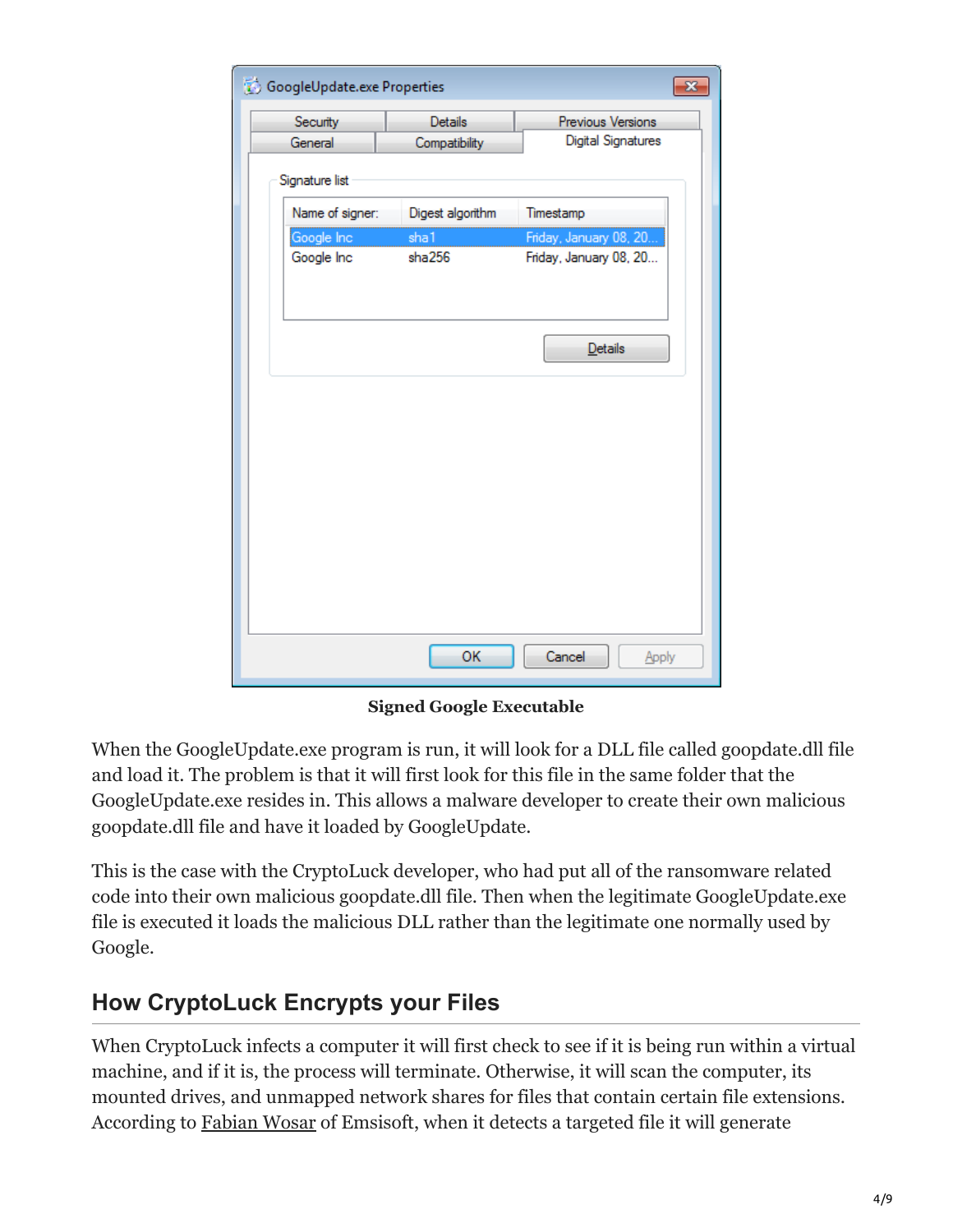a unique AES encryption key for that file and encrypt the file using AES-256 encryption. This file's encryption key is then encrypted with an embedded public RSA key and the resulting encrypted AES key is embedded in the encrypted file.

The current public RSA encryption key for CryptoLuck is:

-----BEGIN PUBLIC KEY----- MIIBIjANBgkqhkiG9w0BAQEFAAOCAQ8AMIIBCgKCAQEAnoamWzd2h7DKzMKYAhdJ qoQDpVAd0mirVhWElZsstWdTVfb4WxYMftVJx1CN2MG0FxSF7Rp825Iokm/6MWry cXeaafM5vK/AD7j9X/4oxuxZI1zb+BJBvN/kzThDeH2oSmVsSuvT1JlIqn7iGfrG D93Ej7ENL53r0SVFXFFB6WhOji54eJlLTkJGH2cYubsREvobBQ4SytKUxEkxbaHp 6kOM9l3UOaJm6tEepeQmiW4ZaGJmGLGgc1dL0cw+YPooz8egLuLSvLGnBw4W+RyN VHKamYLN7JX11rzw5ZnhknS7BFKcSY0nV0tD+CgcQsaaM06qMmsMTT1vW9wtotDX FwIDAQAB -----END PUBLIC KEY-----

When files are encrypted they will have the **.[victim\_id]\_luck** extension appended to filename. For example, if a victim had an ID of 0054B131 and a file called test.jpg was encrypted by CryptoLuck its new name would be test.jpg.0054B131 luck. The original name of each encrypted file is then added as an entry under the HKCU\Software\sosad [victim\_idfile]\files key.



**CryptoLuck Encrypted Files**

The files targeted by CryptoLuck are: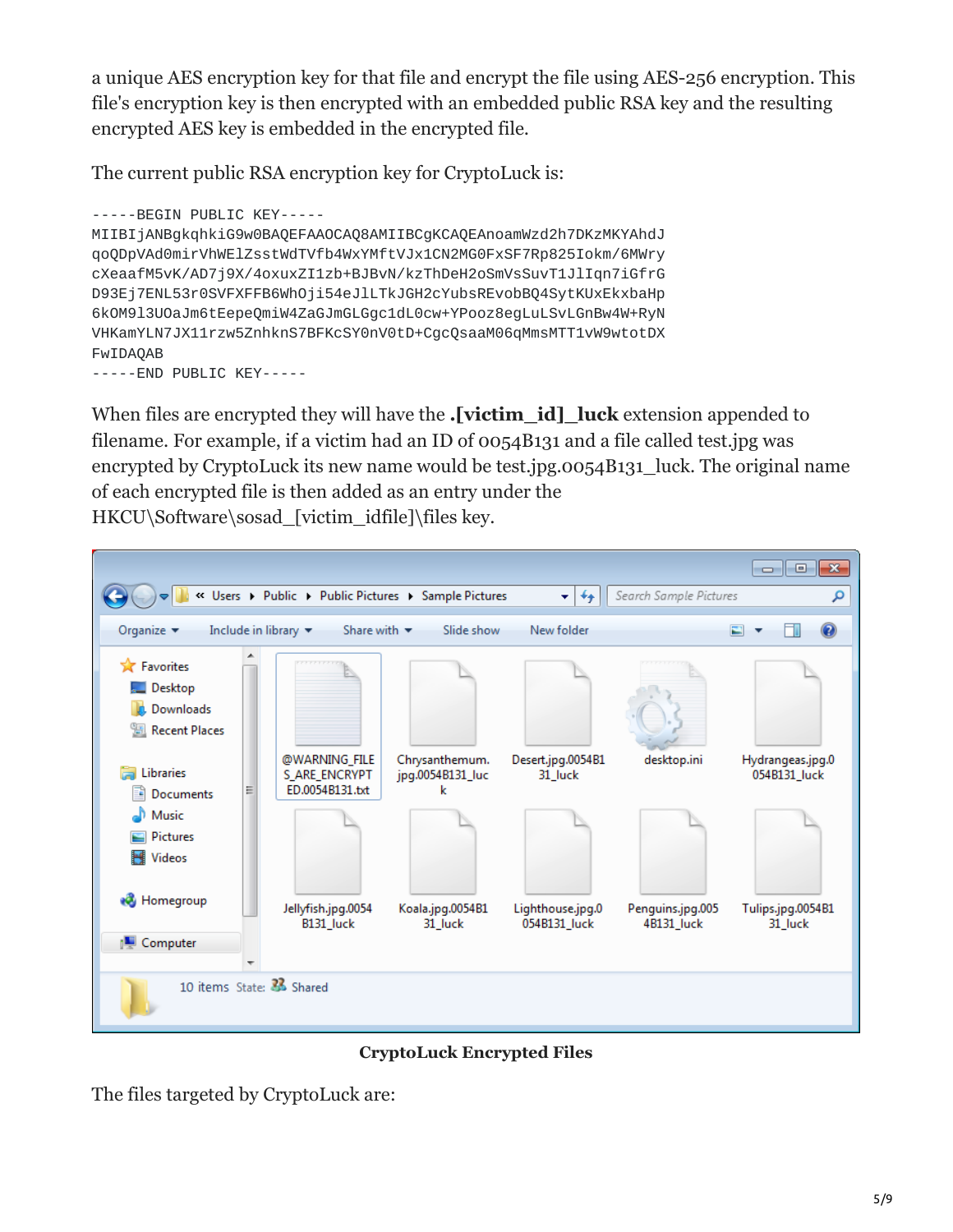.3ds .3fr .4db .4dd .7z .7zip .accdb .accdt .aep .aes .ai .apk .arch00 .arj .arw .asset .bar .bay .bc6 .bc7 .big .bik .bkf .bkp .blob .bpw .bsa .cas .cdr .cer .cfr .cr2 .crp .crt .crw .csv .d3dbsp .das .dazip .db0 .dba .dbf .dbx .dcr .der .desc .dmp .dng .doc .docm .docx .dot .dotm .dotx .dwfx .dwg .dwk .dxf .dxg .eml .epk .eps .erf .esm .fdb .ff .flv .forge .fos .fpk .fsh .gdb .gho .gpg .gxk .hkdb .hkx .hplg .hvpl .ibank .icxs .idx .ifx .indd .iso .itdb .itl .itm .iwd .iwi .jpe .jpeg .jpg .js .kdb .kdbx .kdc .key .kf .ksd .layout .lbf .litemod .lrf .ltx .lvl .m2 .map .max .mcmeta .mdb .mdbackup .mddata .mdf .mef .menu .mlx .mpd .mpp .mpqge .mrwref .msg .myo .nba .nbf .ncf .nrw .nsf .ntl .nv2 .odb .odc .odm .odp .ods .odt .ofx .orf .p12 .p7b .p7c .pak .pdb .pdd .pdf .pef .pem .pfx .pgp .pkpass .ppj .pps .ppsx .ppt .pptm .pptx .prproj .psd .psk .pst .psw .ptx .py .qba .qbb .qbo .qbw .qdf .qfx .qic .qif .r3d .raf .rar .raw .rb .re4 .rgss3a .rim .rofl .rtf .rw2 .rwl .saj .sav .sb .sdc .sdf .sid .sidd .sidn .sie .sis .sko .slm .snx .sql .sr2 .srf .srw .sum .svg .sxc .syncdb .t12 .t13 .tar .tax .tbl .tib .tor .txt .upk .vcf .vcxproj .vdf .vfs0 .vpk .vpp\_pc .vtf .w3x .wallet .wb2 .wdb .wotreplay .wpd .wps .x3f .x1 .xlx .xls .xlsb .xlsm .xlsx .xxx .zip .ztmp

Last, but not least, when CryptoLuck scans for files to encrypt, it will skip files whose names contain the following strings:

Windows Program Files Program Files (x86) ProgramData AppData Application Data Temporary Internet Files Temp Games nvidia intel \$Recycle.Bin Cookies

When it has finished encrypting the files and available network shares, it will display a ransom note named **%AppData%\@WARNING\_FILES\_ARE\_ENCRYPTED. [victim\_id].txt**. This ransom note will contain instructions on how to download the decryptor and make the ransom payment. The text of this ransom note is: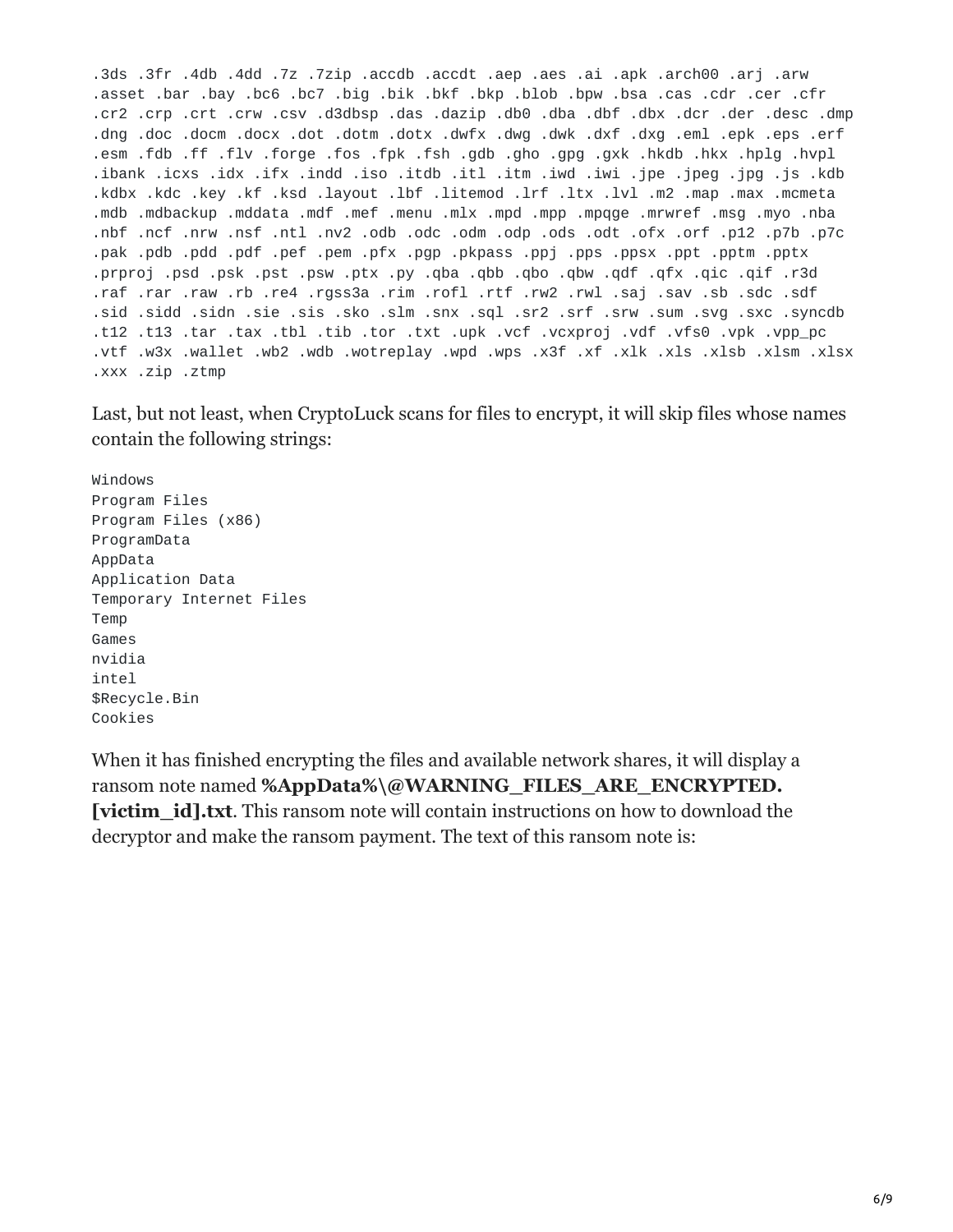A T T E N T I O N ! YOUR PERSONAL FILES ARE ENCRYPTED! PERSONAL ID: 0054B131

Your important files encryption produced on this computer: photos, videos, documents, etc. Encryption was produced using a unique public key RSA-2048 generated for this computer. To decrypt files you need to obtain the private key.

If you see this text but don't see Decryptor Wizard window - please, disable any Firewalls and antivirus products, and download Decryptor Wizard on this URL: http://dropmefiles.com/304718

You have 72 hours for payment. After this time the private key will be destroyed.

For more info and support, please, contact us at this email address: YAFUNN@YAHOO.COM

The victim will then be shown a Decryption Wizard that walks the victim through making a payment and then waits for the payment to be made. If a ransom payment is made, the decryptor states it will automatically decrypt the victim's files.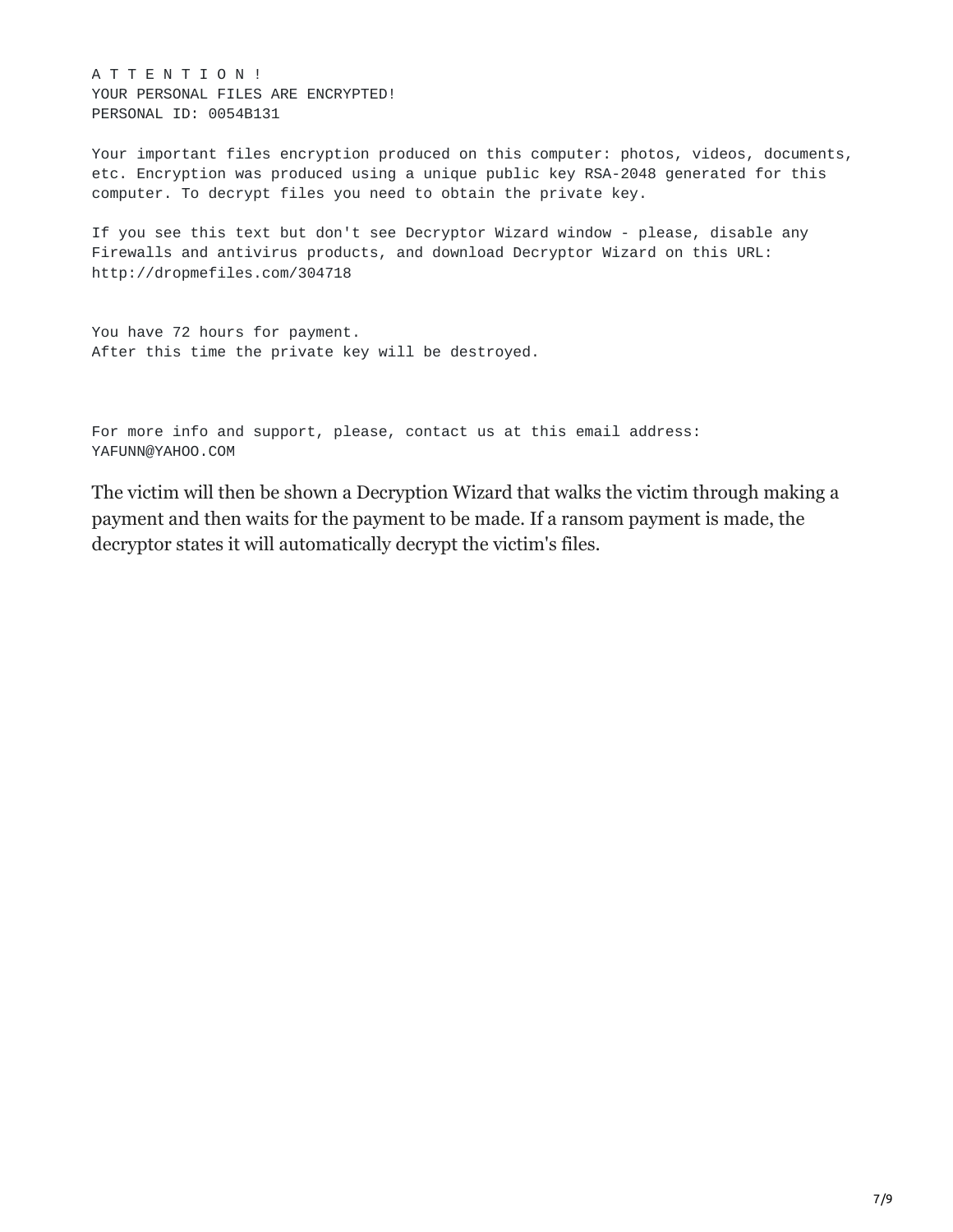| Warning!                                                   | $\Box$ e<br>$\Sigma$                                                                                                                                                                                                                                                                                                                                                                                                                                                                                                       |
|------------------------------------------------------------|----------------------------------------------------------------------------------------------------------------------------------------------------------------------------------------------------------------------------------------------------------------------------------------------------------------------------------------------------------------------------------------------------------------------------------------------------------------------------------------------------------------------------|
|                                                            | <b>YOUR PERSONAL FILES ARE ENCRYPTED!</b>                                                                                                                                                                                                                                                                                                                                                                                                                                                                                  |
| Private key will be destroyed on<br>11/18/2016<br>10:02 AM | After the payment decrypting the files will start automatically. May need from ten<br>minutes to an hour to confirm the transfer of funds (see more).<br>I payed but decryption not start automatically<br>Click here to save the file. This file is your personal identity. You have to send this<br>file to our support email.<br>After payment to your email you will get the private key file to decrypt all files.<br>If you have private key - click "Browse", select obtained private key file and click<br>"Next". |
| Time left                                                  |                                                                                                                                                                                                                                                                                                                                                                                                                                                                                                                            |
| 71:34:45                                                   |                                                                                                                                                                                                                                                                                                                                                                                                                                                                                                                            |
|                                                            | Select the private key file for decrypt files:                                                                                                                                                                                                                                                                                                                                                                                                                                                                             |
| Any questions? Contact to support:<br>YAFUNN@YAHOO.COM     | Browse                                                                                                                                                                                                                                                                                                                                                                                                                                                                                                                     |
| Show files                                                 | $<<$ Back<br>Next                                                                                                                                                                                                                                                                                                                                                                                                                                                                                                          |

#### **Waiting for Payment**

Unfortunately, as each file is encrypted using their own unique AES key and only the malware developer knows the master RSA decryption key, this ransomware is not currently decryptable. For those who are looking for further support or who have questions regarding CryptoLuck, you can ask in the CryptoLuck Help and Support Topic.

### **Files associated with CryptoLuck:**

```
%AppData%\@WARNING_FILES_ARE_ENCRYPTED.0054B131.txt
%AppData%\info_[vicitm_id].info
%AppData%\76ff\
%AppData%\76ff\crp.cfg
%AppData%\76ff\GoogleUpdate.exe
%AppData%\76ff\goopdate.dll
```
### **Registry entries associated with CryptoLuck:**

HKCU\Software\Microsoft\Windows\CurrentVersion\Run\GoogleUpdate.exe %AppData%\76ff\GoogleUpdate.exe HKCU\Software\sosad\_[victim\_id]